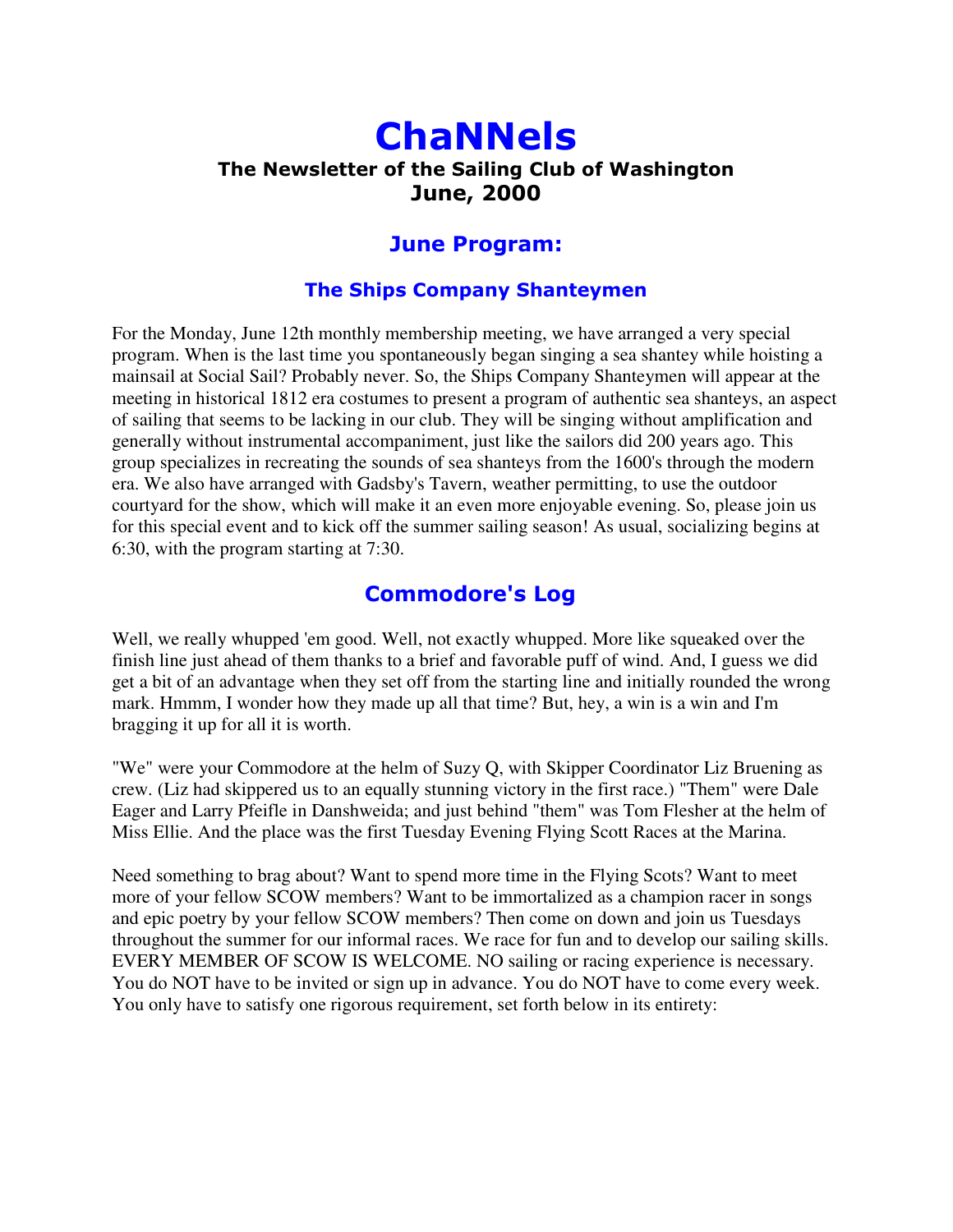## Rigorous Requirement: Show up Tuesday night around 6:30.

Sorry, we don't offer free shuttle service to the Marina, but if you get there, we will have free rides on the boats. We'd especially like to encourage SCOW Flying Scot skippers to attend so we have enough skippers to put in all three boats. You skippers do not need any racing experience. And you non-skippers can handle those jib sheets, just be "rail meat," or perhaps even take the helm yourself. If too many folks come, we'll bring the boats in between races and swap places. So come on down!

The SCOW teams that will be racing the cruising boats in the Daingerfield Island Cruising Fleet series have been chosen through the new lottery system, implemented by SCOW Race Captain Ruth Connolly, and the DICF races are underway. Best of luck to the club's representatives in those races. We will be keeping everyone posted on the results of the Scot and DICF races in Channels.

In addition to racing, our seasonal activities are now in full swing. The Frost-Bite, er, I mean, April Bay raft-up was a big success despite the chilly and ominous weather. Special thanks to all those Bay skippers who invited the common folk like me who own little day sailors instead of really nice, big, bay boats to cruise with them. Your gracious hospitality was greatly appreciated and you've really given the club a boost by sharing the Bay sailing experience with more members. Bay Coordinator Mike Geissinger has more Bay activities in the works for those who missed the first one.

Social Sails are under way as well every Thursday around 6:30 at the Marina. Stop by, make some friends, eat some food, catch a ride on a Scot, eat some more food, make some more friends, eat some more...well you get the idea. The only question for me is which number will be larger by the end of the season: the number of boat rides, new friends, or new pounds? (By the way, have you contacted Social Sail Coordinator Kelly Bowers to host a social sail yet? I warn you, Kelly knows where you live and she can be very persuasive!)

Never had a ride on one of our cruising boats? River Director John Rogers has scheduled some Friday night cruises especially for you. Details on that and other river events are elsewhere in this issue. The training program also is underway, thanks to Training Coordinator Heather Spurlock and her armada of volunteer trainers. Want to get checked out as a skipper on the Scots? Several check-out days are scheduled. For details on becoming a Scot or big boat skipper, contact Liz Bruening or reread last month's Channels. And if you have always yearned to do boat maintenance but have been too smart to buy a boat of your own, contact Maintenance Director Jason Stevens, who will be happy to give you a real taste of the joys of boat ownership.

Several members have asked whether SCOW could offer some "refresher" or specialized courses on certain aspects of sailing. In response, Vice-Commodore Joe DePoorter has volunteered to organize a series of clinics on various sailing skills. Joe has more details in this Channels. I personally want Joe to show me how he sails backwards. Really, I have seen Joe do this and it is neat. I only wonder whether the Coast Guard will require us to fit the boats with back-up lights.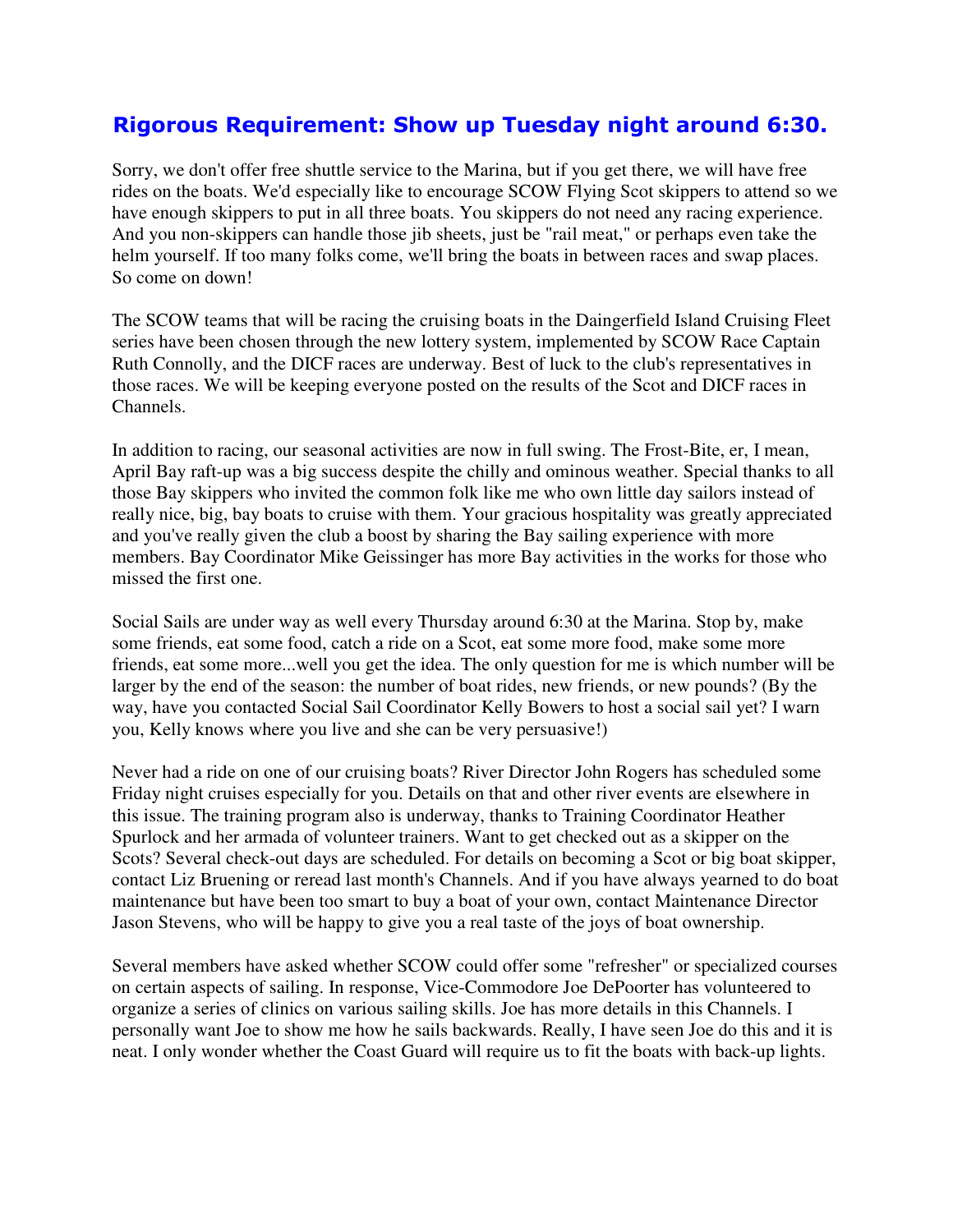Finally, to start the summer off right, we've organized a special program for the June 12 general membership meeting. Details are in this Channels. We urge all of you to make a real effort to attend. If you've never attended a membership meeting, make this one your first. We guarantee you'll have a great time.

Fair winds to all.

## The Sailor's Bookshelf

With the peak sailing and racing season upon us, Bill Davenport returns to recommend a few books to improve our technical skills. First, Bill suggests THE ART AND SCIENCE OF SAILS, by Tom Whidden & Michael Levitt (St. Martins Press). Whidden, a longtime America's Cup participant and sail maker, describes good sail shape and techniques for tuning sails. He is the author of the computer software program which drives most modern Cad-Cam cutter/plotter machines. The book gives an up-to-date view of materials, cloth weight, strength, and what sail shape under load should look like with modern materials. Bill also suggests TUNING YACHTS AND SMALL KEEL BOATS, by Lawrie Smith (Fernhurst Books), which Bill feels is the best book on small boat rig tuning he has found. Bill says, "Put this together with a good understanding of center of effort and center of lateral resistance and you can 'Make de boat walk, mon.'" Finally, Bill recommends SEAWORTHINESS, THE FORGOTTEN FACTOR, by C.A. Marchaj (International Marine). Although very technical, the book gives valuable insight into the origins of rating rules and their effect on yacht design and seaworthiness. It also dissects the reason for a boats motion and even the effects of motion on the crews performance. Bill was surprised to learn that while its important for a boat to have as little motion as possible, what designers strive for is not so much limiting the motion as limiting the acceleration at the ends of each arc of motion, whether it be yaw, pitch, or heave. Bill felt that the book also would be valuable in selecting a boat for different types of sailing, i.e., cruising, racing or passage-making.

#### **SCOW Says Thanks (And Farewell)**

SCOW says "Thanks" to Acting Sargent Joe Massey of the D.C. Harbor Police for giving a great talk on boating safety at our May membership meeting; and to all the members who have given their time and energy so far this season as volunteer trainers in SCOW's training courses. And, SCOW says farewell to long-time members Jerry Nothman and Carrie Blankfield- we wish you fair winds as you move, respectively, to Philadelphia and Hawaii. Come back and see us often.

#### **A Sailor's Adieu**

To those of you who may care to know, after 25+ years in Arlington I will be moving back to the suburban Philadelphia area at the end of May. From the time of my arrival in this area, SCOW has been an integral part of my very existence here and to say that I will miss it is the understatement of the century (20th  $& 21st$ ). Due to my now limited eyesight I had to give up driving and consequently have not been able to participate in anything but a limited number of meetings and other functions. I do not intend to sever my relations with SCOW though. My memories are too numerous to mention but I got my greatest enjoyment from being deeply involved in the training program for about 20 years- from the little Rhoades Bantams to the very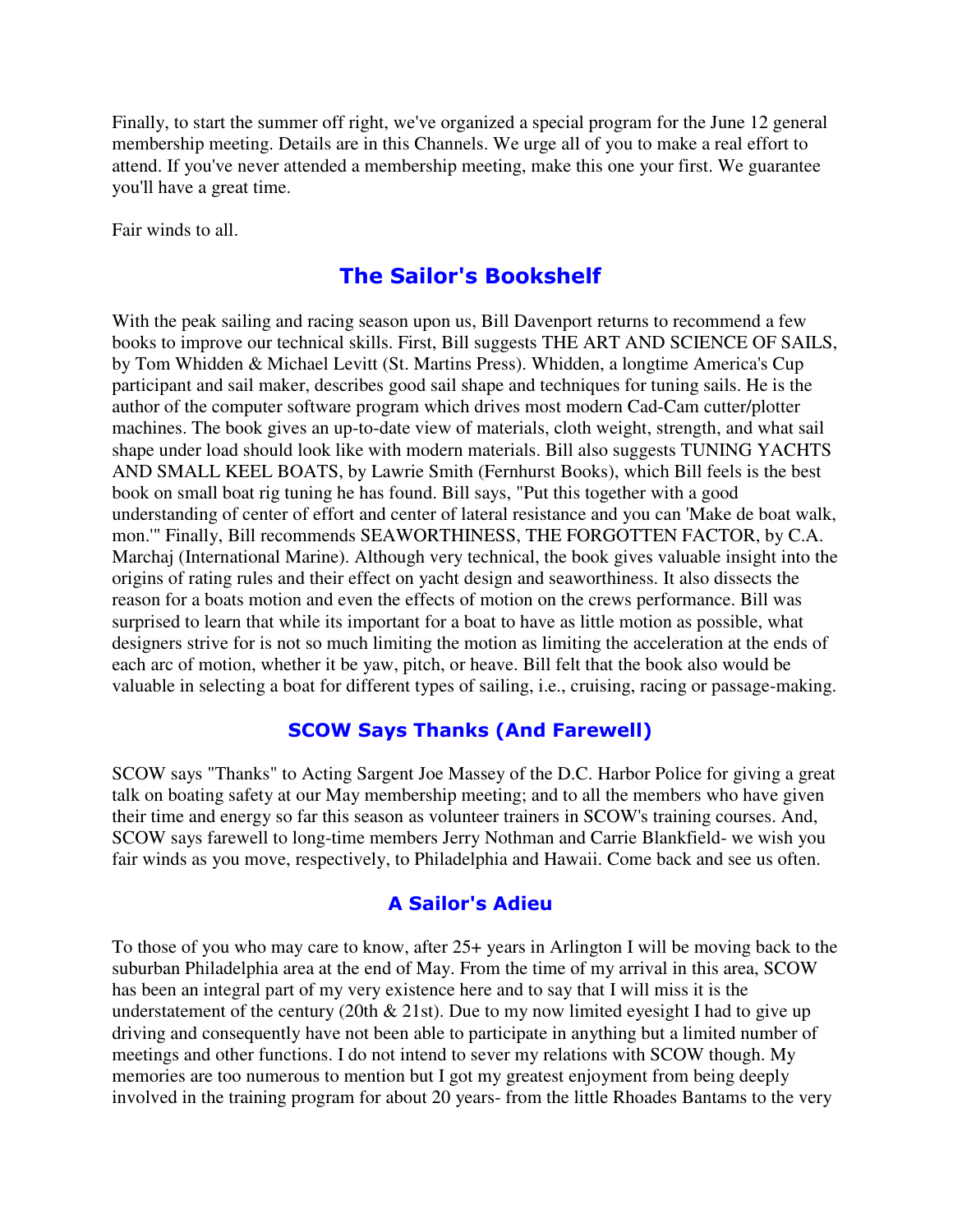tippy Albacors to the present Flying Scots. After June 1, my address will be: Rhydal Park, Apt. 661-B, 1515 The Fairway, Rydal, PA 190466-1448. Tel:215-885-8166. My email will continue to be: flyjerry@erols.com for the time. For those of you familiar with the Philadelphia area, Rydal is a small township between Jenkintown and Abington, about 5 miles north of the Philadelphia city limits. If you ever get up there I would surely love to get together. It's been great and I hope to return for some of the special SCOW events. Please keep in touch. Cheers, Jerry Nothman

## **SCOW Directory Correction**

The new SCOW directories were recently distributed. However, the lists of names of Check-Out Skippers for both Flying Scots and Cruising Boats were incorrect. Please do not directly contact any of the members listed in your directory for a skipper check-out. Instead, if you want to take a water check-out test, you should contact Liz Bruening, the Skipper Coordinator. She will give you the name of a check-out skipper. This procedure also allows Liz to rotate the check-out work among our volunteer check-out skippers, so nobody is being called on too much.

## **SCOW Skipper Check-Out Day**

The next scheduled SCOW Flying Scot skipper check-out day will be Sunday, June 25th, at the Marina. While this scheduled check-out day is planned to coincide with the completion of the second Basic Sailing course, participation in the check-out day is not limited to students. It is open to any SCOW member who need a water check-out to become a skipper on our Flying Scots. The only prerequisite is that you must have passed the written exam before June 25th. For more details on this check-out day, or on becoming a SCOW skipper, contact Skipper Coordinator Liz Bruening.

### **Maintenance Reminders**

Our five boats are our greatest assets, and a large number of our members take pride in helping to maintain them. These members volunteer a considerable amount of time doing the routine repairs that boats used as much as ours need to be safe and available.

If you observe something that needs repair on one of our boats, equipment that is missing, etc., you should contact Jason Stevens, the Maintenance Director, as soon as possible. Our rules place this responsibility on the skipper who last checked out the boat. Please let Jason know the name of the boat, when the problem was discovered, and, in as much detail as possible, the nature of the problem. This is especially important if a problem requires that a boat be taken out of service -- prompt notice will allow Jason to see that the needed repairs are made as quickly as possible.

In addition, before doing any maintenance work on a boat yourself, you should coordinate that work with Jason. That is especially true if the work requires you to spend money that you will expect to be reimbursed by the club. While we encourage as many members as possible to help with upkeep of the boats, the Maintenance Committee, like the rest of the club, operates within a budget. The only way to keep our maintenance expenses within budget is to have costs approved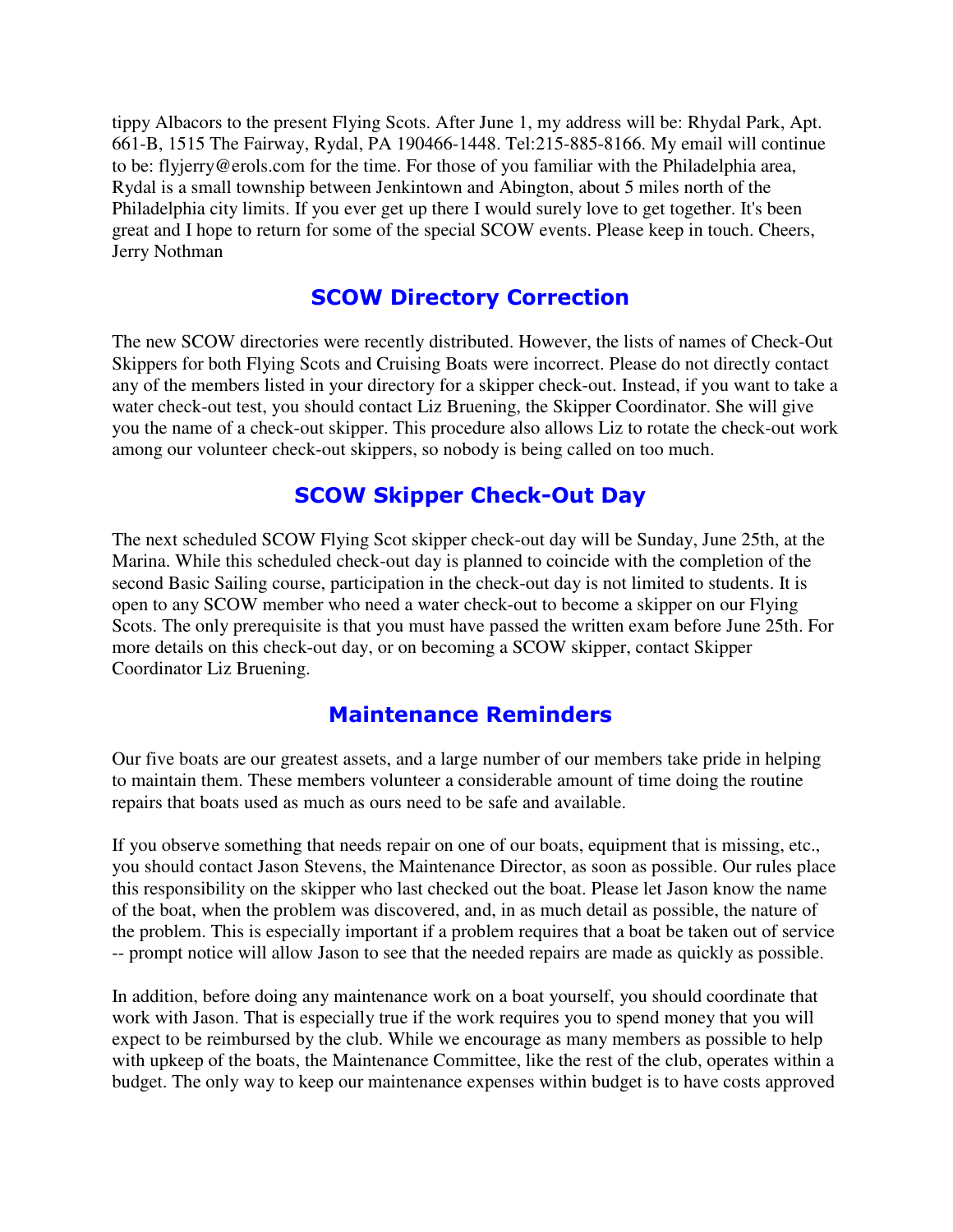before they are incurred. Upgrades and improvements to the boats also are budgeted items and must be approved before the costs are incurred.

## **Bay Activities**

#### **Mike Geissinger**

Here comes the serious sailing season, both cruising and racing. SCOW members will be gathering around and on the water. The language will change from "virtual" to "nautical." The Bay Activities for July will center around the gathering at Karen and Len Zuza's place on the 4th of July. With the holiday falling on Tuesday there is a lot of time to gather at a number of places for cruising and partying.

Preliminary plans are in the works for a multi-day Raft-up over the long July 4th weekend. The plans are still in the formative stages as this is written but more information will be passed along at the June Meeting. Several people have put in suggestions for a week long tour of a portion of the Chesapeake Bay sometime in the early Fall, Sept. or Oct. Timing can be critical, considering the turbulent season.

Anyone who would like to talk about a week-long cruise, let me know and we'll get together for planning.

It's not too early to think about Labor Day and making plans for a really big raft-up over that long first weekend of September.

Watch this space for more good raft-up news.

## **River Activities**

### John Rogers

Keep your eye on the calendar, there are several activities coming up. On the weekend of June 3 and 4, there will be a river raft-up with the SCOW big boats and various member's boats, leaving the Washington Sailing Marina's (WSM) docks about 10 am on Saturday, sailing down the river, rafting-up for the night and sailing back on Sunday afternoon (back by about 4 PM).

On Friday June 9 we have out first New Member (i.e., meet-new-member's) sail, leaving the WSM dock at 7 PM and returning at 11 PM (after dark). Come and see the river at night, relax on the boats, and meet new members. This is for everyone, with a preference for new members and those who have never been on the big boats. If there is not enough space for all who are interested we will have another one in July.

On Friday July 7, we have out second meet-new-member's sail, 7 to 11PM. (See, I told you we would have another one). The details are the same as above except the individuals and sea stories may change.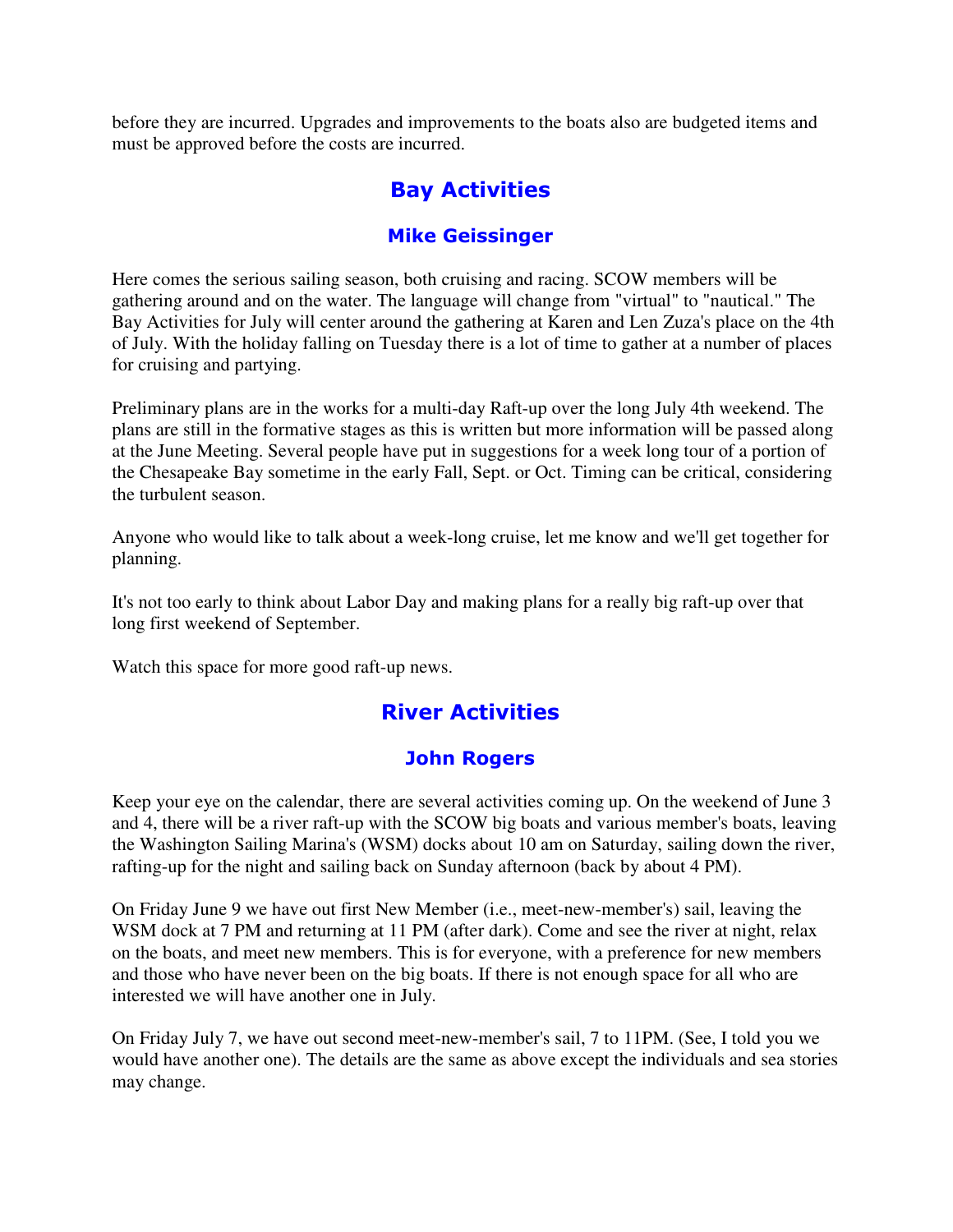On July 8 we have a Smoot's cove one-day raft-up. We will take the big boats AND the flying Scots below the bridge to Smoot's Cove for sailing, lunch, swimming, and enjoyment, leaving the WSM dock's at 9 AM and returning at 4 PM. Don't forget your sunscreen!

\*\*If you are interested in any aspect of any of these activities (i.e., coming along, skippering, crewing, helping) call John Rogers at 202-244-5537 or send an E-mail to river@scow.org.

See you there.

## **Come Race**

Our racing season has started. Skippers attended the Racing Rules Forum on April 10th and Get Acquainted Social on April 17th.

Real Racing started on April 25th as the DICF (Dangerfield Island Cruising Fleet) inaugurated its First Big Boat Series. First day Weather grounded the Flying Scots, but the Scots staged a comeback on May 2nd and May 9th as all boats charged into the fray.

Flying Scot results for the May 2nd races were as follows:

May 2nd

Race I: Susie Q (1st - L. Bruening/J. Weitzel), Miss Ellie (2nd T. Flesher/D. Pachas), Danschweida (3rd - Dale Eager/L. Pfeifle)

Race II: Susie Q (1st - Jay Weitzel/L. Bruening), Danschweida (2nd - Larry Pfeifle/D. Eager), Miss Ellie (3rd - Deo Pachas/T. Flesher/R.Connolly)

Race III: Susie Q (1st - L. Bruening/B. Lee), Danschweida (2nd - Dale Eager/), Miss Ellie (3rd - R. Connolly)

Race IV: Danschweida (1st - Dale Eager/L. Pfeifle), Miss Ellie (2nd - T. Flesher/D. Pachas/R. Connolly), Susie Q (3rd - L Bruening/B. Lee),

Back to the Big Boats. Skipper and crew selections for the DICF race series follow. Please note that all skippers must have passed the Skipper Exam and have provided an acceptable sailing résumé to the Race Captain before going aboard.

Series I: April 25 - May 30, 2000 Skipper: Stu Robinson Crew: Sergei Tagashov, Alice Starcke, Barbara Grewe, Brian Lee, Jon Allen, Mona Hahn, Judy Dowy

Series II: Summer I - June 6 - July 11,2000 Skipper: Jan Jamrog, Bill Bernhards Crew: Bill Davenport, Jay Weitzel, Cheryl Teninga, Matt Gaston, Debbie Garretson, Kathryn Scott

Series III: Summer II - July 18 - August 22, 2000 Skipper: Dave Scheuramann, Monica Maynard Crew: Charles Hollister, Jeff Teitel, Betsy Troeder, Amy Plett, Foster Stolte, Dale Eager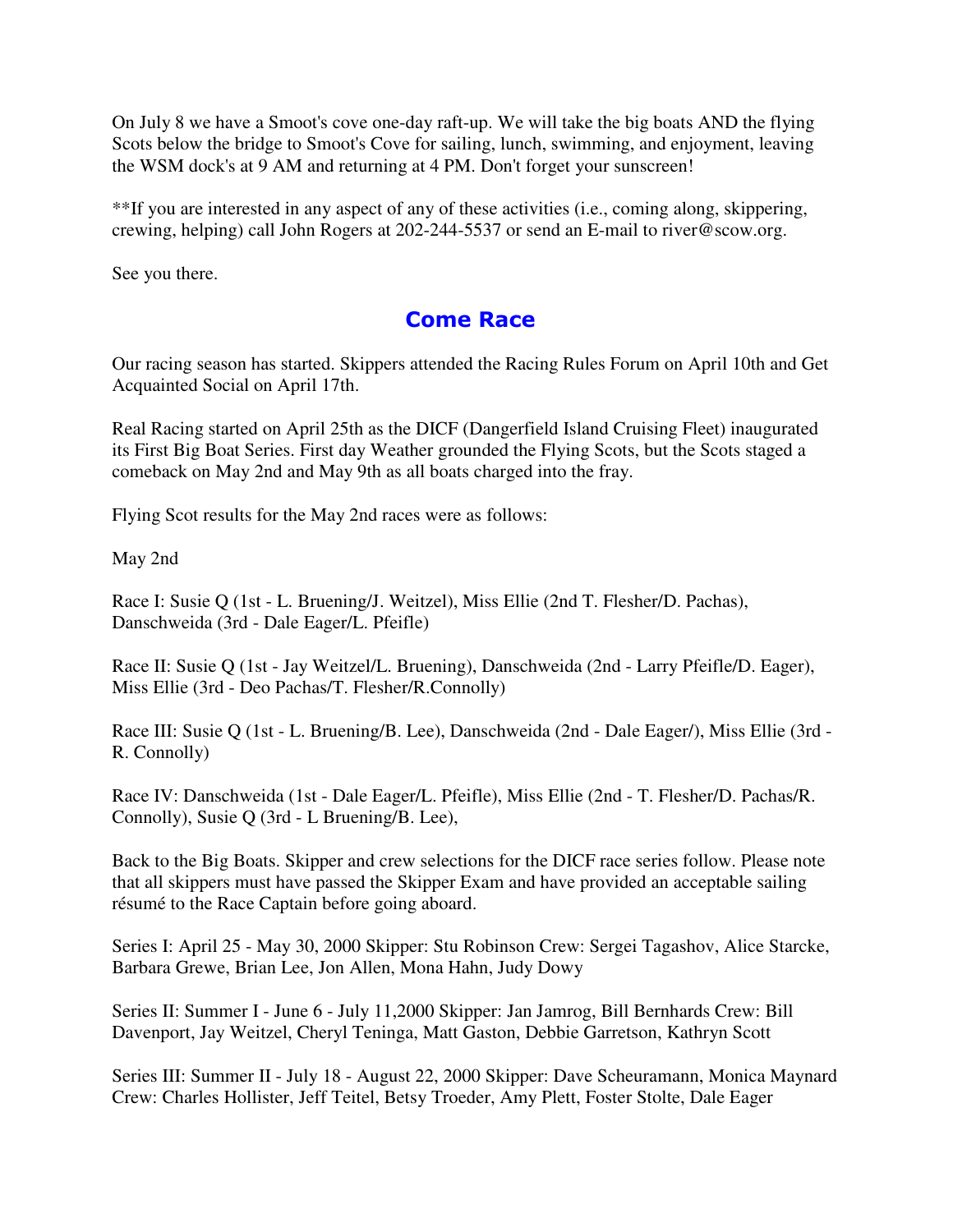Series IV: Fall - August 29 - October 3, 2000 Skipper: Thom Unger, Stuart Ullman Crew: Ruth Marie Connolly, Elizabeth Bruening, John Rogers, Pete Hirshman, Julia Clones

PLEASE REMEMBER that the only criteria to race Tuesday evenings on the Flying Scots is your PRESENCE at the Washington Sailing Marina on Tuesday evenings from 18:00 hours until sunset. If you have your own boat and need crew, we will be glad to provide them.

We look forward to seeing you.

## Kenneth Grahame's The Wind in the Willows

#### **Jim Metcalf**

It's hard to read the first chapter of Wind in the Willows "The River Bank" without thinking of the interactions among us scowsters; the parallels are striking. The principals, Mr. Mole and Mr. Water Rat, become friends through their mutual attraction to the river. For Mole, the river presents a frivolous departure from his chores, one of the "delights of spring without its cleaning." Water Rat's attraction is more profound, "It's brother and sister to me, and aunts and company, and food and drink, and (naturally) washing." Moreover, the Rat finds no frivolity in boating on the river; it is eminently worthwhile. "Believe me, my young friend," he tells the mole, "there is nothing -absolutely nothing- half so much worth doing as messing about in boats."

Ratty invites Mole to board his boat and then extends the invitation: "Look here! If you've really nothing else on hand this morning, supposing we drop down the river together, and have a long day of it?" How many times have you simply run into someone at the marina, talked briefly, and then decided to "drop down the river together"? It could happen anytime you stop by the marina!

Rat couples boating with eating and puts together a picnic lunch for his first cruise with Mr. Mole. Disappearing briefly into his riverside home, he returns to his small boat "staggering under a fat wicker luncheon-basket." Mole asks what is inside the basket. Ratty replies, "It's only what I always take on these little excursions; and the other animals are always telling me that I'm a mean beast and cut it very fine!"

Mole is obviously a new SCOW member, and Mr. Water Rat is our Social Director, or River Director, or Dockmaster, or Chef. It is obvious. Mole admires and envies the practiced hand of Mr. Water Rat maneuvering the boat "so strongly and so easily along," and determines to try it himself. Events go clumsily for Mr. Mole: "The Mole flung his sculls back with a flourish, and made a great dig at the water. He missed the surface altogether, his legs flew up above his head, and he found himself lying on the top of the prostrate Rat." Here, Mr. Rat reminds me of the seasoned members of SCOW who teach our rank beginners and stuff their laughter when some hapless helmsman (Mr. Mole) entertains us with a particularly comedic landing at Social Sail. Think of how Mr. Mole apologizes for his "foolish and ungrateful conduct...Will you overlook it this once...and let things go on as before?" Is there any among us who does not consider Mr. Mole's circumstance and say, "Been there. Done that?" It seems, almost, as if Mr. Grahame were writing of our River Bank.